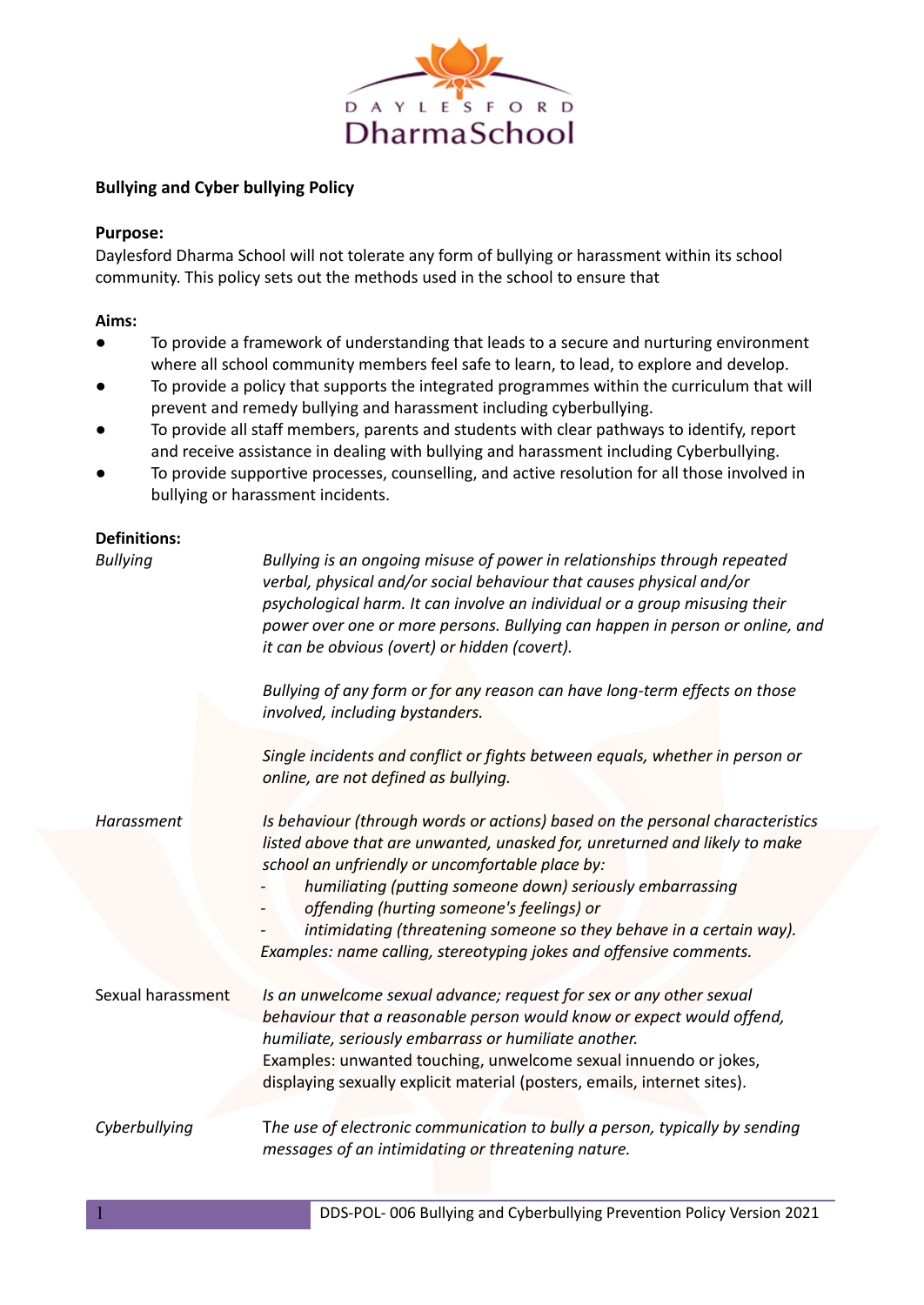*Non Violent*

*Communication A conflict resolution process that focuses on three aspects of communication: self-empathy, empathy and honest self-expression.*

### **Principles:**

Our school community values and promotes inner development, reflective awareness, empathy, compassion and positive self-esteem. We believe that all students, staff, parents and volunteers are entitled to a secure, safe and friendly environment where both physical and emotional wellbeing is mutually supported.

Our school community commits to the Buddhist precept of non-harm and the process of learning to treat all beings with dignity, respect and tolerance. We commit to the principle that when mistakes are made and difficulties arise, an opportunity for reflective learning is inherent within the situation. Out of challenging conflict situations, with timely and appropriate interventions, real behaviour change is possible and expected.

## **Responsibilities:**

Our staff members are expected to:

- Play an active role in preventing bullying through observation of student interactions and supervision during class times and yard duty
- Actively supervise during yard duty to observe, report and guide student behaviour
- Act as role models in word and action at all times in their interactions with others
- Be observant for individual signs of distress that may be the result of bullying
- Regularly reintroduce activities that support the development of natural ethical behaviour
- Promote an open relationship with parents to encourage communication of child welfare concerns
- Follow the conflict resolution process of Non Violent Communication to deal with bullying situations
- Always complete appropriate documentation regarding any incidents and include collegial support through staff meetings to address incidents
- Seek supportive assistance and professional guidance in dealing with a bullying situation if necessary
- Supervise and monitor student internet use to ensure there are no instances of cyberbullying and actively educate students about safe and responsible use of electronic media through our eSmart program resources
- Plan for inclusion of the Resilience Rights & Respectful Relationships resource learning materials each year to targeted specific concerns
- Adapt the Awareness program as a continuum to develop skills and behaviour change in students

### **We guide our students to:**

Freely and confidently speak up about bullying and report any concerns to a trusted teacher, parent, mentor or classmate